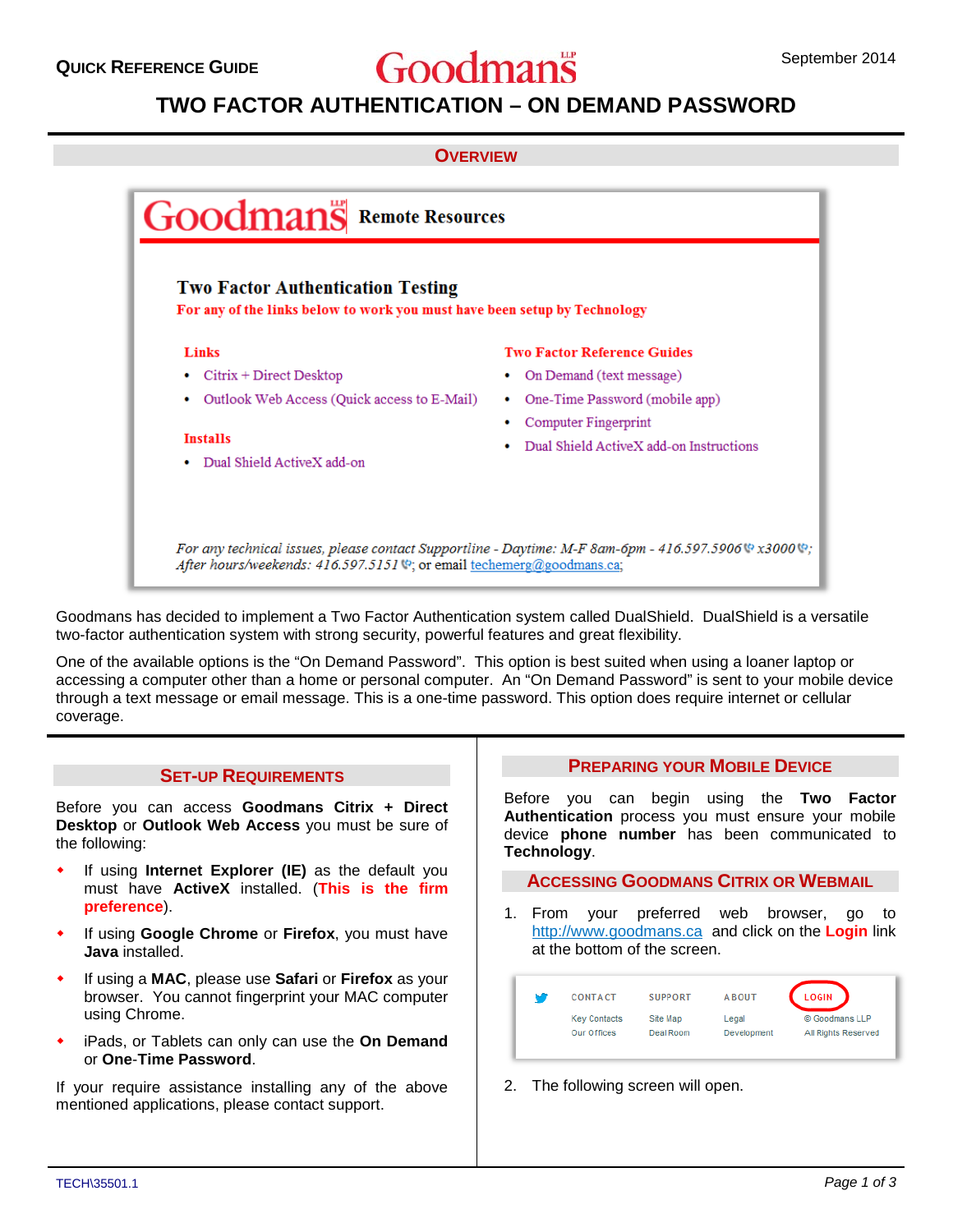

3. Click on the **Citrix + Direct Desktop** or the **Outlook Web Access** link and the following window will open:

| Goodmans                                                              |                       |                                   |
|-----------------------------------------------------------------------|-----------------------|-----------------------------------|
| Log in to application: OWA                                            |                       |                                   |
| Goodmans firmal Address:                                              |                       |                                   |
| Continue                                                              |                       |                                   |
|                                                                       | <b>Nobilc Desktop</b> |                                   |
| Citrix User Guide                                                     |                       |                                   |
| Dual Shield will not allow the creation of content outside this box." |                       |                                   |
| @Goodmans LLP > All Rights Reserved                                   |                       | Single Sign-On Serrer y5.8.0.0602 |

4. Enter your **Goodmans Email Address** and click **Continue**.

#### **ON DEMAND PASSWORD**

An **On Demand Password** is sent to your mobile device through a text message or email message. This is a onetime password. This option requires internet or cellular coverage.

1. Click on the down arrow and select **On Demand Password**.

| Step 2<br>Step 1                                                  |                                                                        |  |
|-------------------------------------------------------------------|------------------------------------------------------------------------|--|
| Goodmans Email Address:<br>rang yang mengenakan kalendar Kalendar | friedman@goodmans.ca                                                   |  |
| Authenticator:                                                    | Select an authenticator<br>Select an authenticator                     |  |
| Continue                                                          | <b>Computer Fingerprint</b><br>One-Time Password<br>On-Demand Password |  |

2. The following window will open.

| Log in to application: OWA |                      |
|----------------------------|----------------------|
| $Step 1$ $Step 2$          |                      |
| Goodmans Email Address:    | medman@goodmans.ca   |
| Authenticator:             | On Domand Password   |
| <b>Channels:</b>           | Email Me - Text Me - |
| One-Time Password:         |                      |
| Continue                   | Mable   Desktop      |
|                            |                      |
| Citrix User Guide          |                      |

3. Select **Email Me** or **Text Me** as your preferred channel and an **On Demand Password** will be sent to your mobile device.

$$
\begin{array}{|c|c|c|c|}\n\hline\n\text{channels:} & \text{Email Me} & \star & \text{Text Me} & \star \\
\hline\n\end{array}
$$

### **Email Me or Text Me**

Note: The following steps refer to the **Email Me** method. The **Text Me** method consists of the exact same steps listed below however you will receive a text message with your activation code as opposed to an email message.

1. Click on the down arrow next to **Email Me** to display a partial view of your email address.

| Channels: | <b>Email Me</b> | Text Me               |  |
|-----------|-----------------|-----------------------|--|
|           |                 | *********@goodmans.ca |  |

2. Click on the **Email Address** and an email will be generated along with a one-time password. The following message will display.

| Message from webpage           |  |
|--------------------------------|--|
| OTP has been sent successfully |  |
| OK                             |  |

3. Check your email on your mobile device for the email message and password.



4. Open the email to see your password.